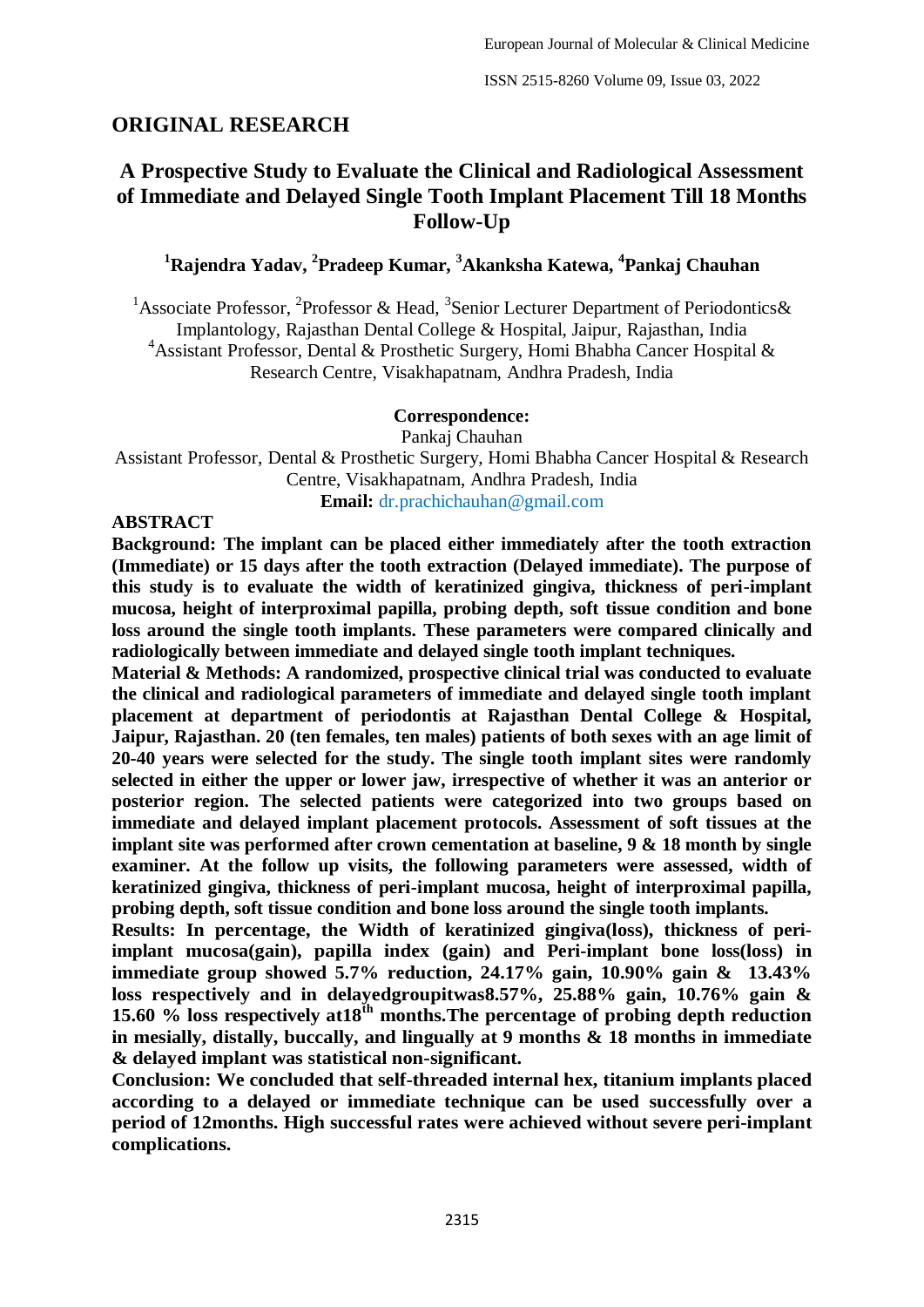# **Key Words: Peri-implant complications, Immediate implant, Delayed implant, Bone-loss, Gingiva**

# **INTRODUCTION**

Single tooth implant can be placed either in healed extraction sites (delayed) or fresh extraction sockets (immediate). Traditionally a single tooth implant was placed in a healed extraction site, allowing ossification to occur in  $3-6$  months.<sup>1</sup> This delay during socket healing, coupled with the added surgical stage, was inconvenient as well as uncomfortable to the patient, who might be wearing conventional removable prosthesis. $<sup>2</sup>$ </sup>

The first single tooth crown restoration using a Branemark implant (Nobel Biocare) was placed in December 1982.<sup>3</sup> Since, Branemark introduced the "Osseointegration" concept, advancement has followed three paths.<sup>4</sup> This has been applied to replace a single missing tooth or multiple missing teeth in various edentulous situation, new donor sites and techniques to transplant bone have given better access to patients for receiving the implants and finally, efforts have been made to reduce the treatment period.

Dental epidemiological studies demonstrate that missing teeth are commonly present in all age groups.<sup>5</sup> The loss of a single tooth is regarded as a common cause of esthetic concern which leads to psychological implications and nonphysiologic occlusion, as a result of tipping of neighbouring teeth and supra eruption of opposing teeth.<sup>6</sup> The clinical replacement of lost natural teeth with osseointegrated implants has represented one of the most significant advances in restorative dentistry.

The primary reason for suggesting the "Fixed Partial Denture" is its clinicalease and reduced treatment time.<sup>7</sup> The patients have been advised to put their desirelevel of replacing missing teeth and accept the limitations of a fixed partial dentureand removable partial denture. Single tooth implant survival reports have been mostvalidated as predictable methods of tooth replacement.8,9However, the most naturalmethod to replace a missing tooth is with an implant, rather than preparing adjacent teeth.<sup>10</sup>

The implant can be placed either immediatelyafter the tooth extraction (Immediate) or 15 days after the tooth extraction (Delayedimmediate).<sup>11</sup> It was placed directly into fresh extraction sockets after preparation ofthe implant bed to achieve primary stability. Advantages of this technique includespreservation of the alveolar bone, the ideal axial positioning of implant using thesocket as a reference, eliminating the waiting period of 3-6 months, fewer surgicalvisits and shortened edentulous period. On the other hand, there was a potential riskfactor as enhanced possibility of mismatch between the socket wall and implant, leading to fibrous tissue formation.<sup>1</sup>

In one stage surgical procedures, flaps were sutured around the polished neckof implants avoiding the need for second stage surgical intervention.<sup>12</sup> Misch et al.suggested a terminology for immediate restoration or occlusal loading.<sup>5</sup> In general, when this protocol was first implemented, only one-piece implants were used.However, later on, this procedure was performed with two-stage implants on which ahealing abutment was placed.<sup>13</sup>

In implants, the criteria for success should involve the establishment of a softtissue contour with intact interproximal papilla and a predictable gingival outcome.<sup>14</sup>The interdental bone and papilla height were correlated according to the distance fromcontact point to crestal bone. If the measurement from the contact point to the crest ofthe bone was 5 mm, the papilla would present almost 100%. If the distance wasgreater than 6 mm, the papilla would present 50% or less. Based on this data, theclinician attempted to maintain 5 mm of distance from the contact point to the crestalbone, when placing the implant.The influence of mucosal thickness on crestal bone loss around implant hasbeen reported recently.<sup>15</sup>It is necessary, that the minimum of 3mm of periimplantmucosa is required for the stable epithelial connective tissue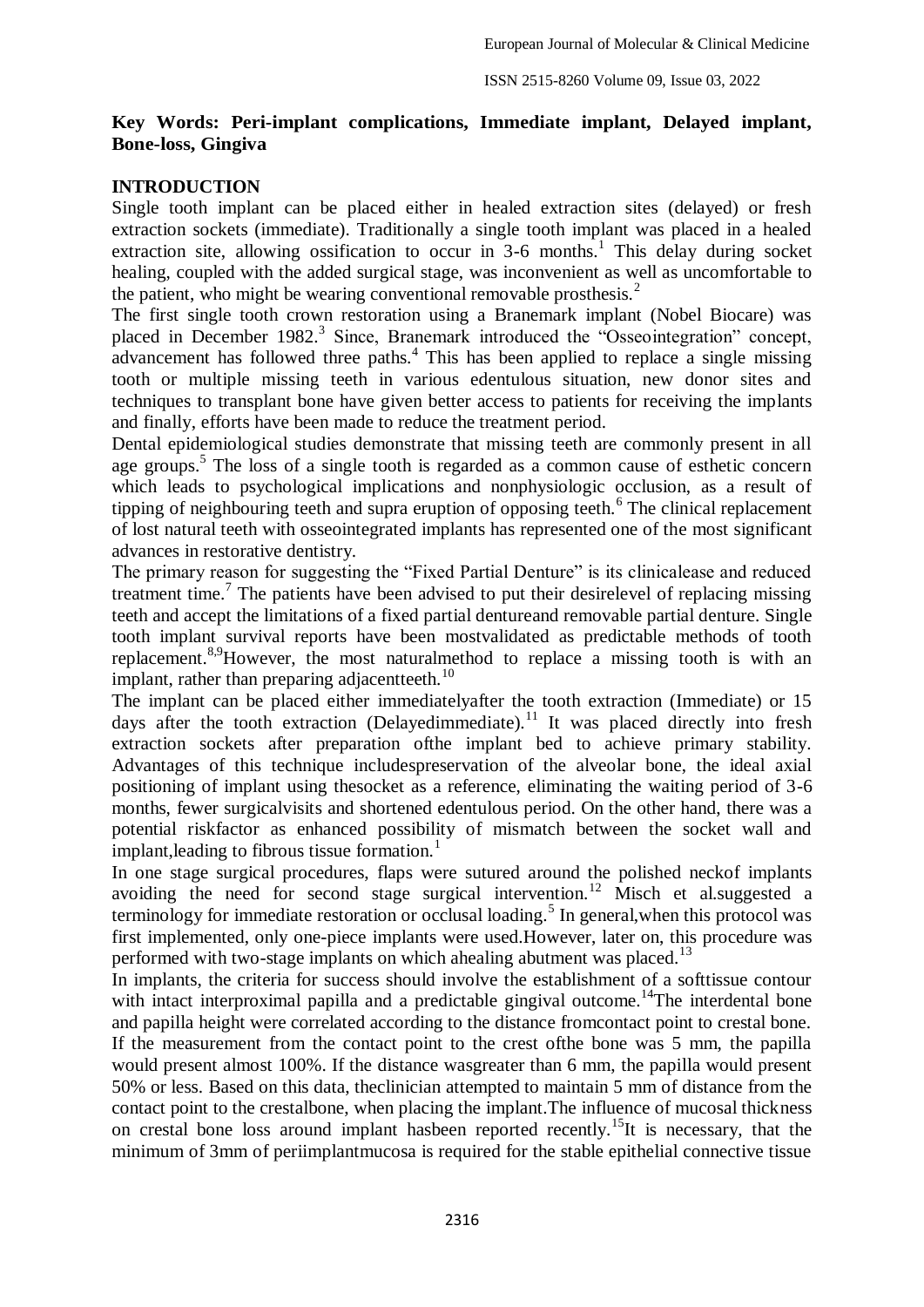attachmentaround implants. A thick mucosa was resilient and therefore prone to pocketformation, while a thin mucosa was friable and thus often prone to gingival recession.<sup>16</sup> The purpose of this study is to evaluate the width of keratinized gingiva,thickness of periimplant mucosa, height of interproximal papilla, probing depth, softtissue condition and bone loss around the single tooth implants. These parameters were compared clinically and radiologically between immediate and delayed single toothimplant techniques.

#### **MATERIALS& METHODS**

A randomized, prospective clinical trial was conducted to evaluate the clinical and radiological parameters of immediate and delayed single tooth implant placement at department of periodontis at Rajasthan Dental College & Hospital, Jaipur, Rajasthan. 20 (ten females, ten males) patients of both sexes with an age limit of 20-40 years were selected for the study from outpatient Department of periodontics depending on the following selection criteria.

# **INCLUSION CRITERIA**

- 1. Single tooth space or space with adjacent natural tooth.
- 2. Adjacent teeth: intact; restored with functionally and esthetically good restorations; restored with prostheses precluding the addition of the missing tooth.
- 3. Patient reluctance of preparation of adjacent teeth.
- 4. Demonstrated maladaptive experience, or psychological reluctance to wear a removable partial denture.

# **EXCLUSION CRITERIA**

- 1. Insufficient bone quality or compromised health of the local site as determined by radiographs and clinical inspection before implant placement.
- 2. Presence of vital anatomic structure in very close proximity to a proposed implant site.
- 3. Insufficient vertical inter arch space to accommodate the prostheses.
- 4. Incomplete facial growth and teeth eruption.
- 5. Inadequate mouth opening.
- 6. Psychoses.
- 7. Unrealistic esthetic expectations.

#### **METHODS**

The nature and design of the clinical trial was explained to the patients and consent was obtained for their participation. All the patients were subjected for scaling and oral hygiene instructions were given. The single tooth implant sites were randomly selected in either the upper or lower jaw, irrespective of whether it was an anterior or posterior region. The selected patients were categorized into two groups based on immediate and delayed implant placement protocols.

#### **IMMEDIATE GROUP**

Ten single tooth implants placed using immediate technique in the fresh extraction sockets.

#### **DELAYED GROUP**

Ten single tooth implants placed using delayed technique in the healed bone sites.

### **PRE-SURGICAL PROCEDURE**

The intraoral, panoramic radiographs were taken for the preoperative evaluation of the bone quality, implant position and orientation. The diagnostic template was made which has 5 mm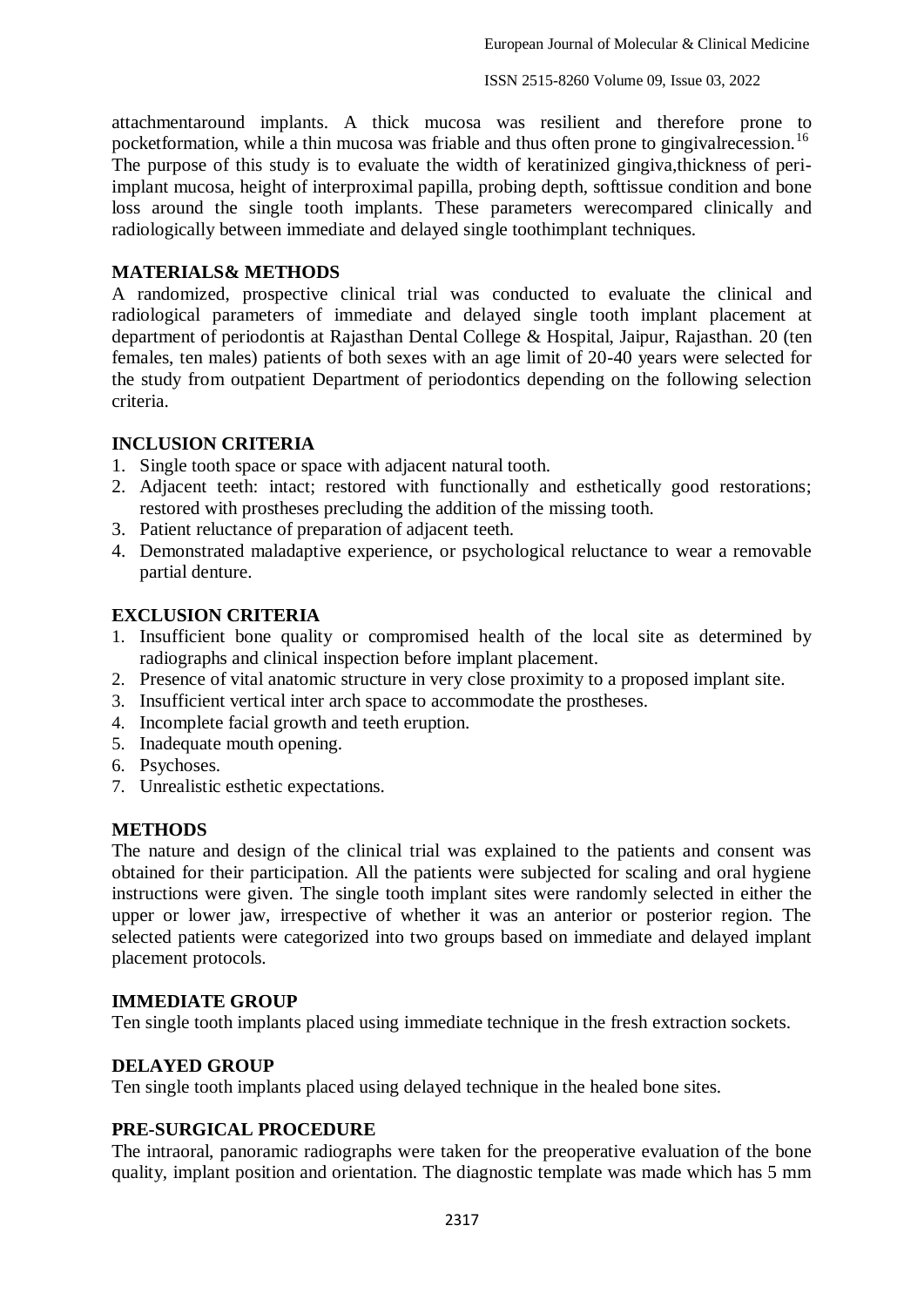ball bearing, incorporated around the curvature of the dental arch and worn by the patient during the radiographic examination, which enabled the operator to determine the amount of magnification in the radiograph. 5

Based on the anatomical site analysis, the appropriate implant diameter and platform size was selected to best fit the single tooth edentulous area. After a preoperative workup, a diagnostic wax-up of the planned restoration and fabrication of a surgical stent was done before the implant surgery. This stent was made for proper positioning of implant shoulder and provide an ideal emergence profile with long term peri-implant hard and soft tissue support.<sup>17</sup>

# **IMMEDIATE GROUP**

Following local anaesthesia, teeth were luxated with an elevator and extracted carefully with forceps (attempting to preserve the bone of the alveolus), and the sockets were debrided. A crestal incision connected with two vertical releasing incisions mesial and distal to the extraction site was performed with elevation of mucoperiosteal flap.<sup>18</sup> The depth, buccolingual and mesio-distal dimensions of the alveolar socket were measured with ridge caliper and an implant with appropriate dimension was selected. Then implant was placed using pilot, intermediate and final drill in such a way that cover screw was corresponding to the level of the adjacent bone. Primary closure of the wound was achieved by stabilization of the flap using interrupted suture with 3-0 silk thread.

#### **DELAYED GROUP**

After achieving profound anesthesia, the mucoperiosteal flap was elevated with a crestal incision located approximately 2 to 3mm toward the lingual aspect and extended to the sulcus of adjacent teeth by intra-sulcular incision. This incision avoids the formation of scar tissue in the mid crestal area. The bucco- lingual and mesio distal implant position was partially determined by the morphology of alveolus. Then the implant was placed using pilot, intermediate and final drill in such a way that cover screw was corresponding to the level of the adjacent bone. The primary closure of the wound was achieved by stabilization of the flap with simple interrupted suture 3-0 silk thread.

Antimicrobial prophylaxis (Amoxicillin 500 mg) was given one hour before surgery and continued twice daily for 7 days. Post-surgical analgesics (paracetamol 500 mg + Aceclofenac 100 mg) were prescribed twice daily for one week and oral hygiene instructions were given. The suture was removed one week after the implant surgery.

After 3 months of implant placement, the patients were subjected to a second surgical procedure. Healing abutments were mounted on to the implants in order to condition the periimplant soft tissues for 4-6 weeks. This healing abutment connection was done by a simple midcrestalincision.<sup>19</sup> Later, final abutment was selected and placed at 35 Ncm by using torque wrench. The prosthetic crown was prepared, cemented with type II GIC cement and baseline data were recorded. Then the patients were recalled for further follow up at  $9<sup>th</sup>$  and 18<sup>th</sup> month corresponding to a functional loading time of 4 months and 1 year respectively.

#### **CLINICAL PARAMETERS**

Assessment of soft tissues at the implant site was performed after crown cementation at baseline, 9 & 18 month by single examiner. At the follow up visits, the following parameters were assessed, width of keratinized gingiva, thickness of peri-implant mucosa, height of interproximal papilla, probing depth, soft tissue condition and bone loss around the single tooth implants.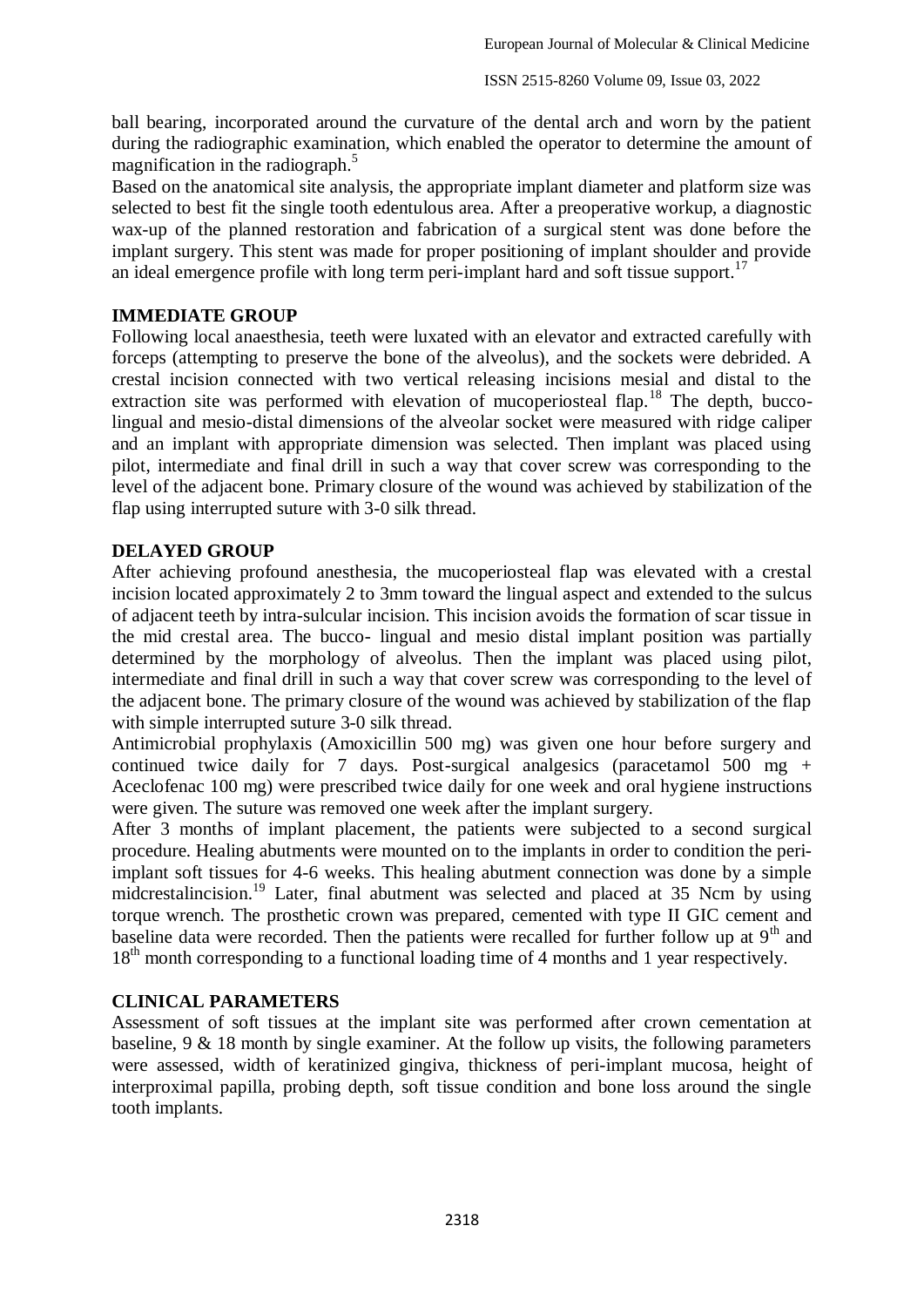# **RADIOGRAPHIC ASSESSMENT**

Radio Visio graphs (RVG) of the implants were obtained after <sup>2nd</sup> stage surgery during cementation of the crown. The CCD (Charge Coupled Device) of RVG was kept in precise orientation with bisecting angle technique and data was recorded. The assessment was carried out at baseline, 9th and 18th month follow up visits.

# **MEASUREMENTS<sup>20</sup>**

Peri-implant marginal bone loss mesial and distal to each implant was assessed by measuring the vertical distance between implant-abutment interface andthe implant apex, also the bone level from the crest to implant apex**.** The differencebetween these two distances was defined as peri-implant bone loss.

To minimize the dimensional distortion**,** the apparent dimensions of theimplants were measured on the radiographs and divided by the actual implant size.Corresponding bone loss in millimeter detected radiographically was divided by themagnification factor to obtain the actual bone loss.

# **STATISTICAL ANALYSIS**

The Independent-Samples t Test procedure compares means for two groups of cases. Ideally, for this test, the subjects should be randomly assigned to two groups, so that any difference in response is due to the treatment (or lack of treatment) and not due to other factors. In the present study,  $p > 0.05$  was considered as significant at 5% level of significance.

# **RESULTS**

In percentage, the Width of keratinized gingival (loss), thickness of peri-implant mucosa (gain), papilla index (gain) and Peri-implant bone loss (loss) in immediate group showed 5.7% reduction, 24.17% gain, 10.90% gain& 13.43% loss respectively and in delayedgroupitwas8.57%, 25.88% gain, 10.76% gain $\&$  15.60 % lossrespectively at 18<sup>th</sup> months (table 1).

**Table1: Immediate and delayed group difference in (%) percentage of width, thickness of mucosa, papilla index and peri-implant bone loss at baseline, 9 and 18months**

| <b>Parameters</b>                       | Immediate $(\% )$ |       | Delayed $(\% )$ |                                   |
|-----------------------------------------|-------------------|-------|-----------------|-----------------------------------|
|                                         |                   |       |                 | 9months 18months 9months 18months |
| Width of keratinized gingival (loss)    | 4.1               | 5.7   | 5.39            | 8.57                              |
| Thickness of peri-implant mucosa (gain) | 6.82              | 24.17 | 22.42           | 25.88                             |
| Papilla index(gain)                     | 5.34              | 10.90 | 2.58            | 10.76                             |
| <b>Peri-implant bone loss (loss)</b>    | 7.66              | 13.43 | 9.22            | 15.60                             |

The percentage of probing depth reduction in mesially, distally, buccally, and lingually at 9 months & 18 months in immediate & delayed implant showed in table no. 2.

**Table2: Immediate and delayed group difference in (%) percentage of probing depth at baseline, 9 and 18months**

| <b>Pocket depth(reduction)</b> |       | Immediate $(\% )$ | Delayed $(\% )$ |                                   |  |
|--------------------------------|-------|-------------------|-----------------|-----------------------------------|--|
|                                |       |                   |                 | 9months 18months 9months 18months |  |
| <b>Mesially</b>                | 18.13 | 31.86             | 19.32           | 33.30                             |  |
| <b>Distally</b>                | 14.31 | 33.30             | 22.95           | 31.83                             |  |
| <b>Bucally</b>                 | 15.52 | 39.83             | 6.25            | 28.12                             |  |
| <b>Lingually</b>               | 14.40 | 25.09             | 5.88            | 18.34                             |  |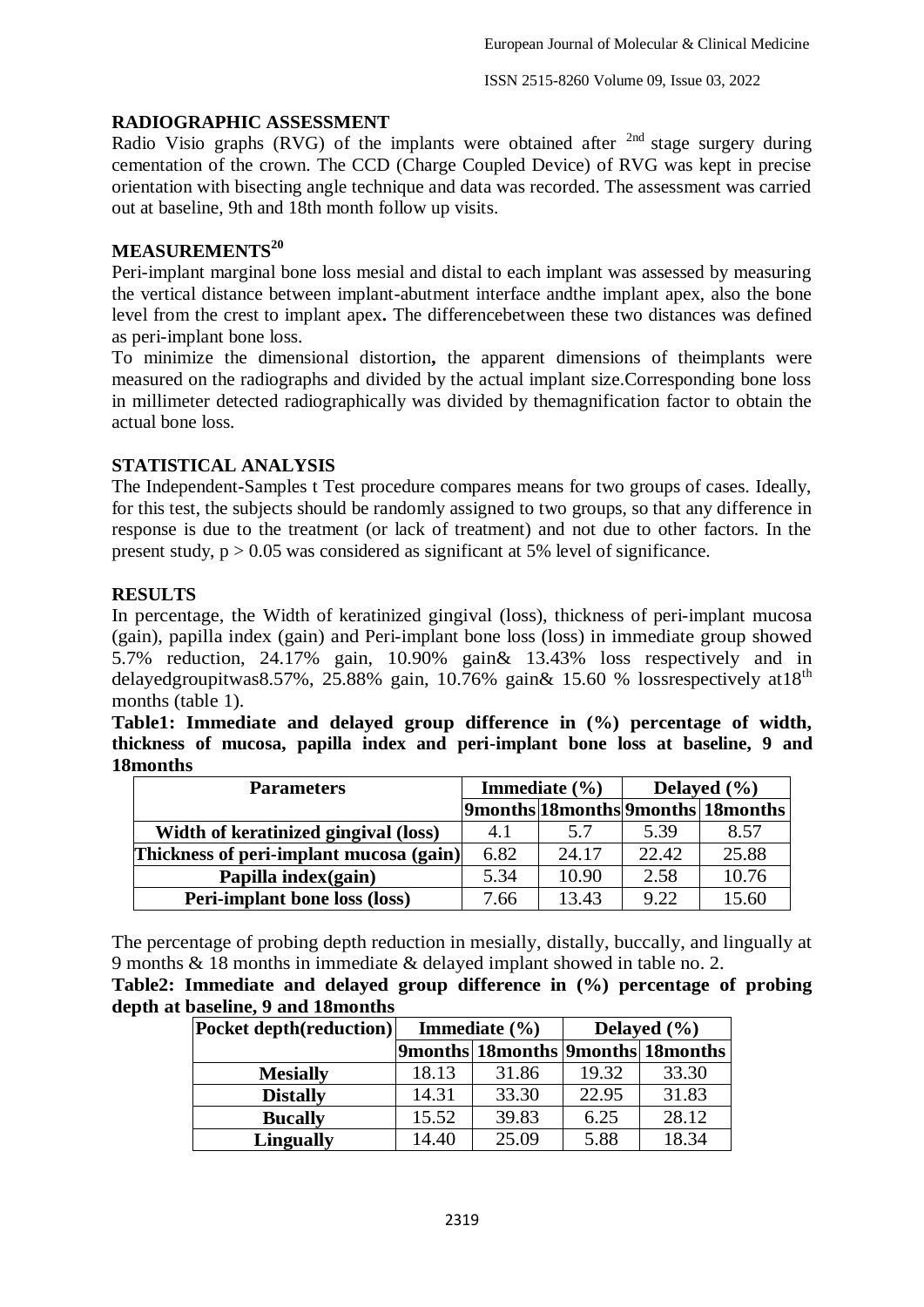### **DISCUSSION**

Clinician and patient dependent factors may play an important role in the aesthetic outcome of the single tooth implants.<sup>21</sup> Clinician dependent factors which includes proper three-dimensional implant positions and angulation, as well as appropriate contour of the provisional restoration. Patient dependent factors whichinclude the bone level, hard and soft tissue relationship, bone thickness, and soft tissue biotype.

In this study, there was no statistically significant  $(p>0.05)$  difference in the width of keratinized mucosa between groups at baseline, 9 and 18 months. But there was a significant percentage difference found between two groups, in which immediate group had more significant difference of 5.8% reduction. These results concur with the studies done by Bouri et al.  $(2008)^{22}$ , who observed that wider zone of keratinized mucosa (>2mm) had less plaque accumulation and mucosal inflammation. This wider zone hadmore resistant to forces ofmastication andfrictional contact that occurs during oral hygiene procedure.<sup>23</sup>This is agreed withpresent results because nosevere recession and inflammation was noted between groups.

In this current study, no statistical difference was found in thickness of mucosa between groups. But on clinical examination, significant mucosal thickness was noticed after the crown placement. Henrikk son et al.  $(2004)^{24}$  found the same results and also proved significant increase in the buccal volume of peri-implant tissue after crown placement. Kan JYK et al.  $(2004)^{25}$  described the gingival biotype as being thick or thin. A thick biotype implies more fibrotic tissue, more vascularization that was more resistance to recession. Thin gingival tissue has less underlying bone support and blood supply and also more chances of recession. This agreed with our results that all gingival biotype in the study has greater than 1mm thickness with no recession.

In this study, there was no statistically significant difference  $(p>0.05)$  in mean papilla index between groups at baseline, 9 and 18months. This is in accordance with the study done by Schroppet al.  $(2005)^{26}$  who observed that presence of the inter proximal papilla is not influenced by early or delayed-immediate with occlusalloading following 18 months period. But in this study, the improved papilla fill was observed from the time of crown placement to 1 year period that was 10.80% in immediate and 10.78% in delayed implants. This finding is agreed in with previous reports found in the literature.<sup>27-29</sup>

In this study, there was no statistically significant  $(p>0.05)$  difference in mean probing depth between groups at baseline, 9 and 18 months. Probing depth was seento be decreased from the time of crown placement to 12 months in both groups. Percentage of probing depth reduction was smaller extent 27.87% for delayed group, compared with immediate group 32.50%. In both groups, a mean probing depth was approximately 2.38 mm, found at 12 months follow-up, which may be considered to be acceptable with Schropp et al.  $(2005)^{30}$  study which is 4 mm. However, it isreasonable to assume that probing depth not exceeding 4.0 mm are preferable to facilitate the patient's ability for self-performed plaque control as well as accessibility for proper professional periimplant cleaning.

Analysis of the crestal bone levels assessed on RVG (Radio Visio Graph) showed that bone loss occurred at the proximal surfaces of implants within the observation period of present study in both the groups. The average mean bone losswas 1.10 mm in the immediate group and 1.28 in the delayed group from the crown placement to 12months period. These results concur with the study done by Grunderetal.  $(1999)^{31}$  who evaluated immediate and delayed-immediate placement of the implants after 12 months of loading found that bone loss was about 0.8 mminter proximally. The present results also meet the success criteria for implant treatment proposed, in the consensus report of the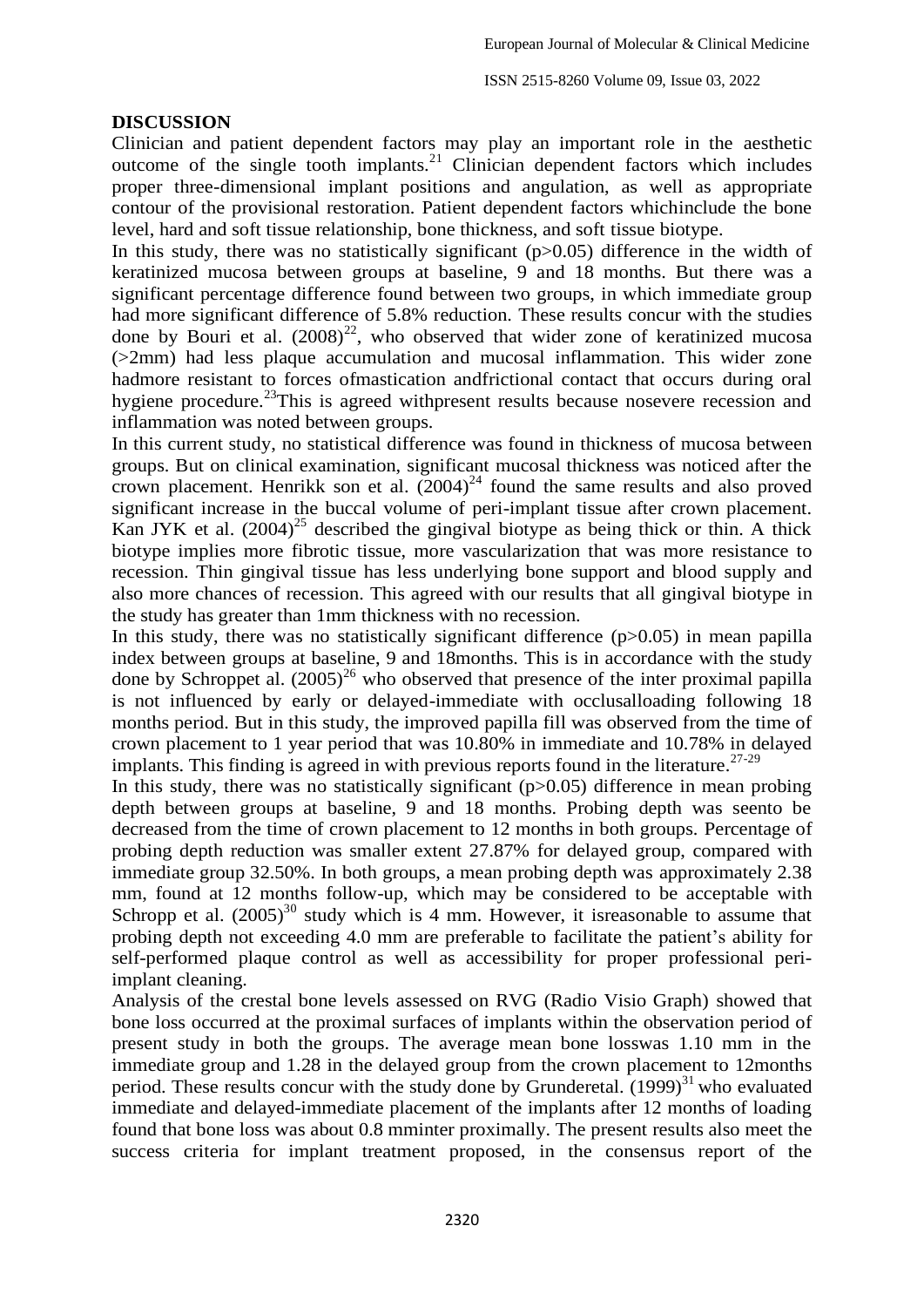1<sup>st</sup>European Workshop on Periodontology: "The criteria of success include average bone loss of less than 1.5mm during the first year after insertion of the prostheses".<sup>32</sup>

In order to evaluate the proper clinical parameter and biologicalosseo integration, a study design of larger sample size with proper selection of the patient should be needed.

# **CONCLUSION**

We concluded that self-threaded internal hex, titanium implants placed according to a delayed or immediate technique can be used successfully over a period of 12months. High successful rates were achieved without severe peri-implant complications. However, it is necessary to have a large sample size with proper selection ofthe patients are needed to evaluate the clinical and radiological parameters. Also further studies need to be carried out to evaluate the relationship between peri-implant soft and hard tissue in respect to the placement of implants.

# **REFERENCES**

- 1. Izchak Barzilay, GeraldN, Graser, BejanIranpour. Immediate implantation of a pure titanium into an extraction socket: Report of a pilot procedure. IntJ Oral Maxillofac Implants1991;6:277-84.
- 2. DenHartogL, Huddlestons later JJR, Vissink, MeijerHJA. Treatment outcome of immediate, early and conventional single tooth implants in the aesthetic zone: a systemic review to survival, bone level, soft tissue, aesthetics and patient satisfaction. Journal of Clinical Periodontology 2008;35:1073-86.
- 3. Myron, Nevins. Implant therapy. Second edition. Quintessence publishing.
- 4. RosenquistB, GrentheB. Immediate placement of implant into extraction sockets: Implant survival rates. Int JOral Maxillo fac Implants1996;11:205-9
- 5. CarlE.Mish, Contemporary implant dentistry– third edition.
- 6. Limor Avivi-Arber, GeorgeA. Zarb. Clinical effectiveness of implant- supported single tooth replacement: The Toronto stydy. Int J Oral Maxillofac Implants1996;11:311-21.
- 7. JanLindhe, Clinical periodontology and implant dentistry. Fifth edition.
- 8. RonaldE. Jung, BjarniE. Pietrursson, Roland Glauser, Anja Zembic. A systemic review of the 5- year survival and complication rates ofimplant-supported single crowns. Clin Oral Impl Res. 19, 2008; 119-30.
- 9. WeberHP, CrohinCC, FiorelliniJP. A five–year prospective clinical and radiographic study of non-submerged dental implants. Clin OralImplRes.19,2000:11:144-53.
- 10. AndersEkfeltdt, LDS, OdontDr/ GunnarE, Carlsson. Clinical evaluation of single tooth restorations supported by osseo integrated implants: A retrospective study. Int J Oral Maxillofac Implants 1994;9:179-83
- 11. Becker BE, Becker W, Ricci. AandGeurs. A prospective clinical trial of endosseous screw–shaped implants placed at the time of tooth extraction without augmentation. Journal of Periodontology, 1998Aug:920-26.
- 12. Marco Esposito, Maria Gabriella Grusovin, Yun Sgane Chew. One-stageversustwostageimplantplacement.Asystemicreviewofrandomisedcontrolledclinicaltrials.EurJOr alimplantol2009;2(2):91-9.
- 13. Juan C. Ibanez, Marcelo J, Jahhan, Juan A. Zamar. Performance of double acid etched surface external hex titanium implants in relation to one and two stage surgical procedure. Journal of Periodontal 2003;74:1575-87.
- 14. EugenioRome, DiegoLops, AlessandroRossi, StefanoSterelli, Rozza. Surgical and prosthetic management of inter proximal region with single-implant restorations:1 year prospective study. Journal of Periodontology 2008;79:1048-55.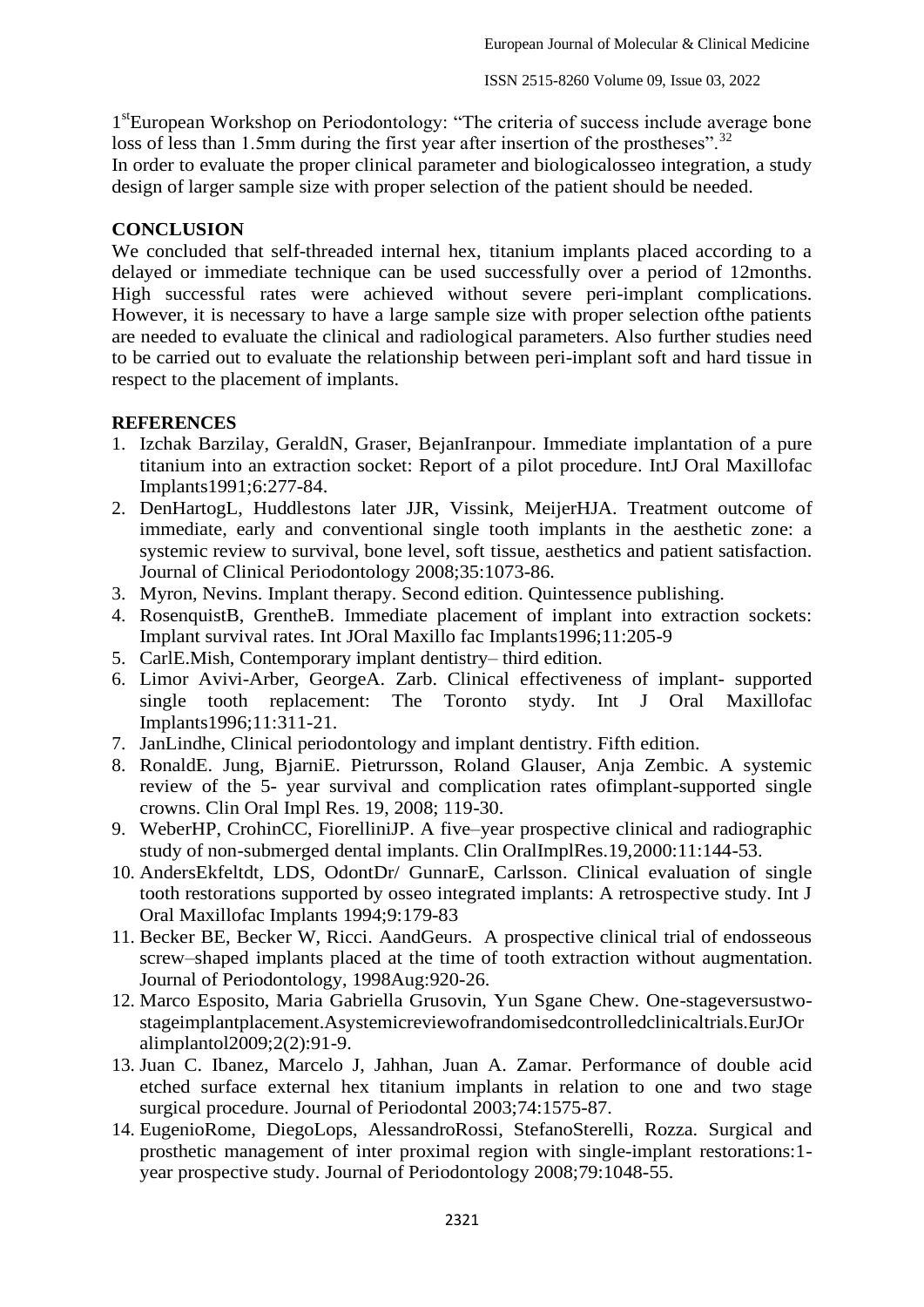- 15. Tomas Linkeviccius, Peteris Apse, Dr Habil, Simonasgrybauskas, Algirdas Puisys. The influence of soft tissue thickness on crestal bone changes around implant: A1 year prospective controlled clinical trial. IntJOralMaxillofacImplants2009;24:712-19.
- 16. Joseph J. K. Kan, KitichaiRungcharassaeng, KiyotakaUmezu andJohn C. Kois. Dimensions of peri-implant mucosa:An evaluation of maxillary anterior single implants in humans. JournalofPeriodonology2003;74:557-62.
- 17. DanielBuser, WilliamMartin, Belser. Optimizing esthetic for implant restoration in the anterior maxilla: An atomic and surgical considerations. Int J Oral Maxillo fac Implants 2004;19(suppl):43-61.
- 18. LarsSchropp, LambrosKostopoulos, AnnWenzel. Bonehealing following immediate versus delayed placement of titanium implants into extraction sockets. A prospective clinical study. IntJOralMaxillofacImplants2003;18:189-99.
- 19. Peymanshahindi, ZhimonJacobson, SergeDibart, JacobPourati, Martha Nunn. Efficacy of a new technique in implant dentistry: A preliminary study. J Oral Maxillo fac Implants2008;23:926-934.
- 20. GeorgWatzak, WernerZechner, DieterBusenlechner, ChristofAmhart. Radiological and clinical follow-up of machined and anodizedsurface implants after mean functional loading for 33 months. ClinOralImplRes2006:17:651-57.
- 21. Marco Degidi, Arthur Belem Novaes, Diego Nardi. Outcome analysisof immediately placed, immediately restored implants in the aestheticarea: The clinical relevance of different inter-implant distance. Journal of periodontology 2008;79:1056-1061.
- 22. AnilBouriJr, NabilBissada, MohammadS. Al-Zahrani, FadyFaddoul, Imad Nouneh. Width of keratinized gingiva and the Healthstatus of the supporting Tissue around dental implants. Int J OralMaxillofacImplants2008;23(supple):116—27.
- 23. Abrahammsson I, Berglundh T, Wennstrom J, Lindhe J. Implant hardand soft tissues at different implant systems. A comparative study indog. Clin Oral Implants Res1996;7:212-19.
- 24. KristinaHenriksson, TorsentJemt. Measurement of soft tissue volume in association with single– implant restorations: A1-year comparative study after abutment connection surgery. Clinical implant Dentistry and Related Research2004;6(4):183.
- 25. JosephY.K.Kan,TaichiroMorimoto,KitichaiRungcharassaeng. Gingival biotype assessment in the esthetic zone: Visual versus direct measurement. Int JPeriodontics Restorative Dent2010;30:237-43.
- 26. Larsschropp, FlemmingIsidor, LambrosKostopoulos, AnnWenzel. Inter proximal papilla levels early versus delayed placement of single–tooth implants. A controlled clinical trial. Int J Oral Maxillo fac Implants2005;20:753-61.
- 27. TorsentJemt. Regeneration of gingival papilla after single-implant treatment. IntJ Periodontics Restorative Dent1997;17:327-33.
- 28. ChangM, WennstromJ, Odman,P. AnderssonB. Implant supported single tooth replacements compared to contralateral teeth. Clin OralImplRes1999;10:185-94.
- 29. Vincent Choquet, Marc Hermans, Philippe Adriaanessens, PhillippeDaelemans, Dennis. Clinical and radiological evaluation of th epapillalevel adjacent to single tooth dental implants. A retrospective study inthe maxillary anterior region. Journal of Periodontology2001; 72:1364-71.
- 30. SchroppL, KostopoulosL, WenzelA, IsidorF. Clinical and radiographic performance of delayed-immediate single tooth implant placement associated with peri-implant bone defects. A 2year prospective, controlled, randomized follow-up report. Journal of Clinical Periodontology;2005;32:480-87.
- 31. UeliGrunder, Naoki Hatano, William J. Jackson, Steffen Kohler, MarvinWerbitt.A3 year prospective multicentre follow-up report on the immediate and delayed-